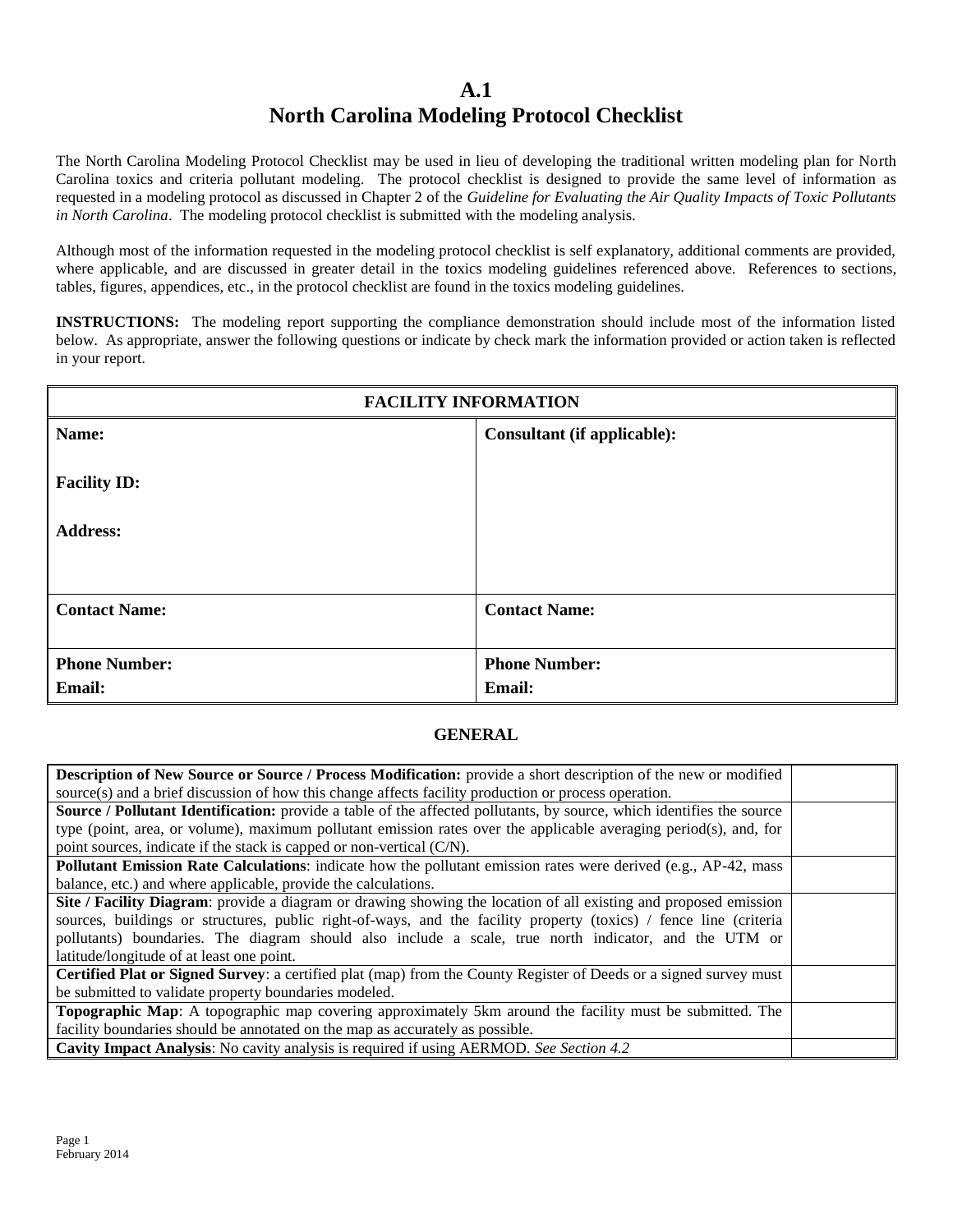| <b>Background Concentrations</b> (criteria pollutant analyses only): Background concentrations must be determined for<br>each pollutant for each averaging period evaluated. The averaged background value used (e.g., high, high-second-<br>high, high-third-high, etc.) is based on the pollutant and averaging period evaluated. The background concentrations<br>are added to the modeled concentrations, which are then compared to the applicable air quality standard to<br>determine compliance. |  |
|----------------------------------------------------------------------------------------------------------------------------------------------------------------------------------------------------------------------------------------------------------------------------------------------------------------------------------------------------------------------------------------------------------------------------------------------------------------------------------------------------------|--|
| <b>Offsite Source Inventories</b> (criteria pollutant analyses only): Offsite source inventories must be developed and<br>modeled for all pollutants for which onsite sources emissions are modeled in excess of the specific pollutant<br>significant impact levels (SILs) as defined in the PSD New Source Review Workshop Manual. The DAQ AQAB<br>must approve the inventories. An initial working inventory can be requested from the AQAB.                                                          |  |

## **SCREEN LEVEL MODELING**

| <b>Model</b> : The latest version of the AERSCREEN model must be used. The use of other screening models should be     |  |
|------------------------------------------------------------------------------------------------------------------------|--|
| approved by NCDAQ prior to submitting the modeling report.                                                             |  |
| Source / Source emission parameters: Provide a table listing the sources modeled and the applicable source             |  |
| emission parameters. See NC Form 3 – Appendix A.                                                                       |  |
| <b>Merged Sources:</b> Identify merged sources and show all appropriate calculations. See Section 3.3                  |  |
| <b>GEP Analysis:</b> See Section 3.2 and NC Form $1 -$ Appendix A                                                      |  |
| <b>Terrain</b> : Indicate the terrain modeled: simple (Section 4.4), and complex (Section 4.5 and NC Form 4 – Appendix |  |
| A). If complex terrain is within 5 kilometers of the facility, complex terrain must be evaluated. Simple terrain must  |  |
| include terrain elevations if any terrain is greater than the stack base of any source modeled.                        |  |
|                                                                                                                        |  |
| Simple:<br>Complex:                                                                                                    |  |
|                                                                                                                        |  |
| Meteorology: Refer to Section 4.1 for AERSCREEN inputs.                                                                |  |
| <b>Receptors:</b> AERSCREEN – use shortest distance to property boundary for each source modeled and use sufficient    |  |
| range to find maximum (See Section 4.1 (i) and (j)). Terrain above stack base must be evaluated.                       |  |
| Modeling Results: For each affected pollutant, modeling results should be summarized, converted to the applicable      |  |
| averaging period (See Table 3), and presented in tabular format indicating compliance status with the applicable       |  |
| AAL, SIL, or NAAQS. See NC Form S5 – Appendix A.                                                                       |  |
| Modeling Files: Either electronic or hard copies of AERSCREEN output must be submitted.                                |  |

## **REFINED LEVEL MODELING**

| AERMOD<br>Model:<br><b>The</b><br>should<br>latest<br>used,<br>of<br>and<br>version<br>found<br>be<br>at.<br>be<br>may    |  |
|---------------------------------------------------------------------------------------------------------------------------|--|
| http://www.epa.gov/scram001/dispersion_prefrec.htm.<br>The use of other refined models must be approved by                |  |
| NCDAQ prior to submitting the modeling report.                                                                            |  |
| Source / Source emission parameters: Provide a table listing the sources modeled and the applicable source                |  |
| emission parameters. See NC Form 3 - Appendix A.                                                                          |  |
| GEP Analysis: Use BPIP-Prime with AERMOD.                                                                                 |  |
| Cavity Impact Analysis: No separate cavity analysis is required when using AERMOD as long as receptors are                |  |
| placed in cavity susceptible areas. See Section 4.2 and 5.2.                                                              |  |
| Terrain: Use digital elevation data from the USGS NED database (http://seamless.usgs.gov/index.php). Use of               |  |
| other sources of terrain elevations or the non-regulatory Flat Terrain option will require prior approval from DAQ        |  |
| AQAB.                                                                                                                     |  |
| <b>Coordinate System</b> : Specify the coordinate system used (e.g., NAD27, NAD83, etc.) to identify the source,          |  |
| building, and receptor locations. Note: Be sure to specify in the AERMAP input file the correct base datum                |  |
| (NADA) to be used for identifying source input data locations. Clearly note in both the protocol checklist and the        |  |
| modeling report which datum was used.                                                                                     |  |
| <b>Receptors:</b> The receptor grid should be of sufficient size and resolution to identify the maximum pollutant impact. |  |
| See Section 5.3.                                                                                                          |  |